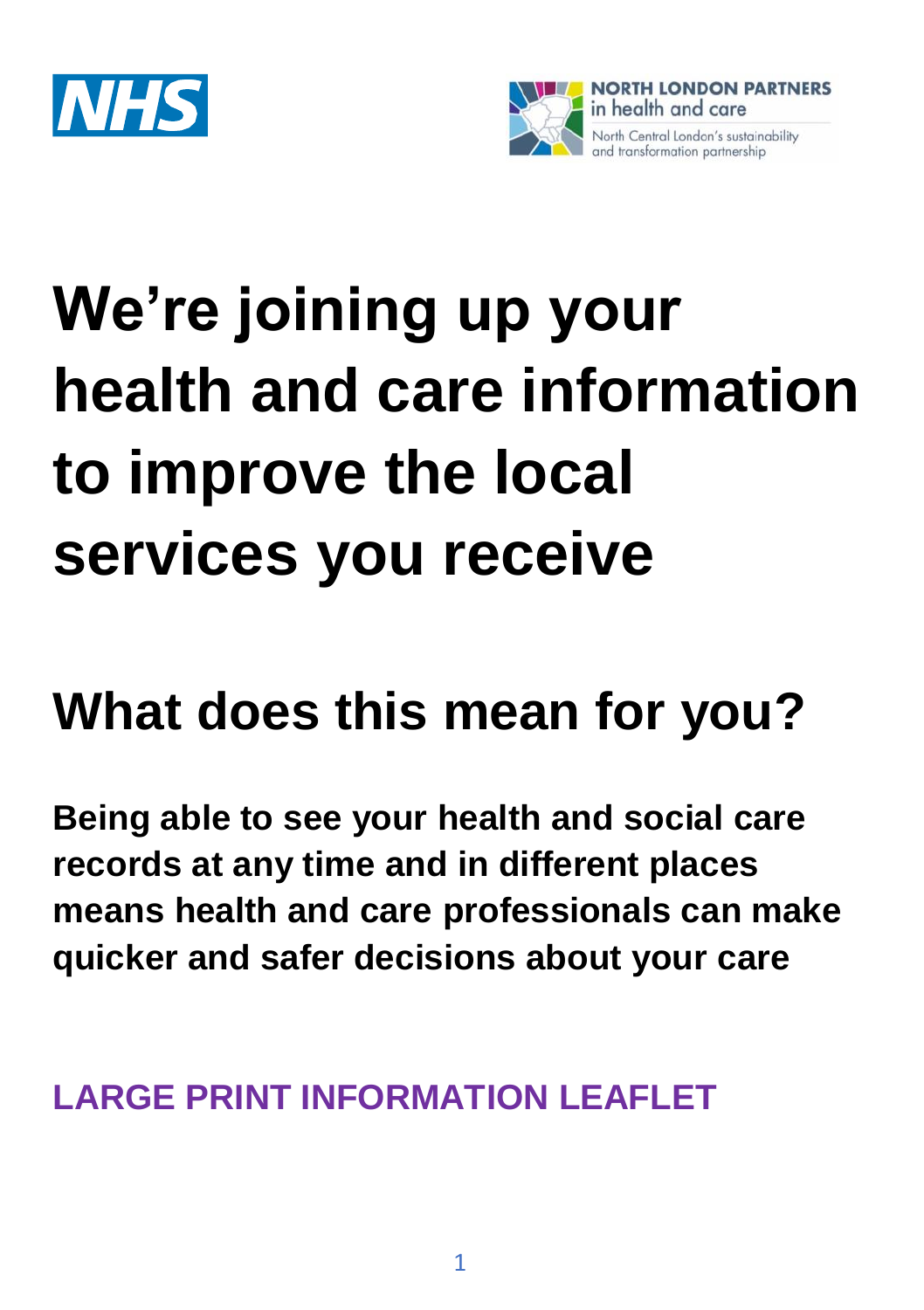# **As local residents, we travel around London for our care**

We all use a wide range of health and care services in our lives, whether it's a visit to see our GP, a hospital appointment or receiving a visit from a social worker. We don't receive all of our care in one place or from a single organisation. We may see our GP locally, but go to a hospital in another borough. If we need emergency care, we may be taken to the most appropriate accident and emergency unit, which may be some distance from where we live.

When this happens, each organisation keeps a record of the care we receive; in the past, these records were on paper, but now this is usually an electronic record held separately by each organisation.

We are planning to join up these electronic health and care records of all adults and children across Barnet, Camden, Islington, Enfield and Haringey (north central London) so that those caring for us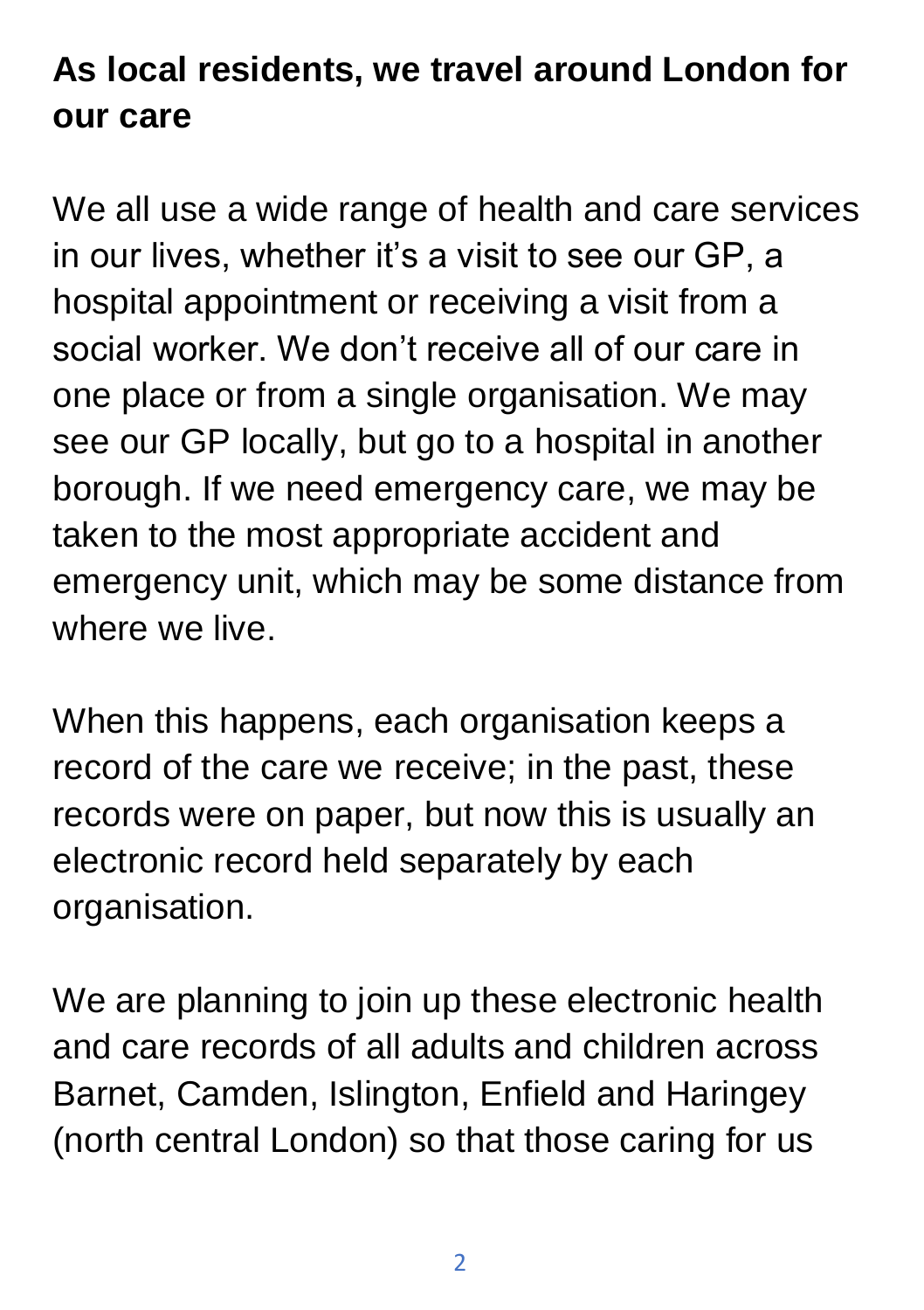can understand all our needs and make the best decisions about our care with us, and for us. Health and care professionals have shared information on paper for many years – we now plan to do this using digital technology.

Joining up records in these five boroughs is a building block for future plans to join up records across the whole of London but until this happens, your joined-up record will cover these five boroughs.

# **This leaflet describes what this means for you as a local resident.**

**It explains:**

- The benefits of a joined-up record
- What information will be in the joined-up record
- Who will be able to see the joined-up record
- How your information will be kept safe
- Your choice to opt-out of the joined-up record
- How to opt-out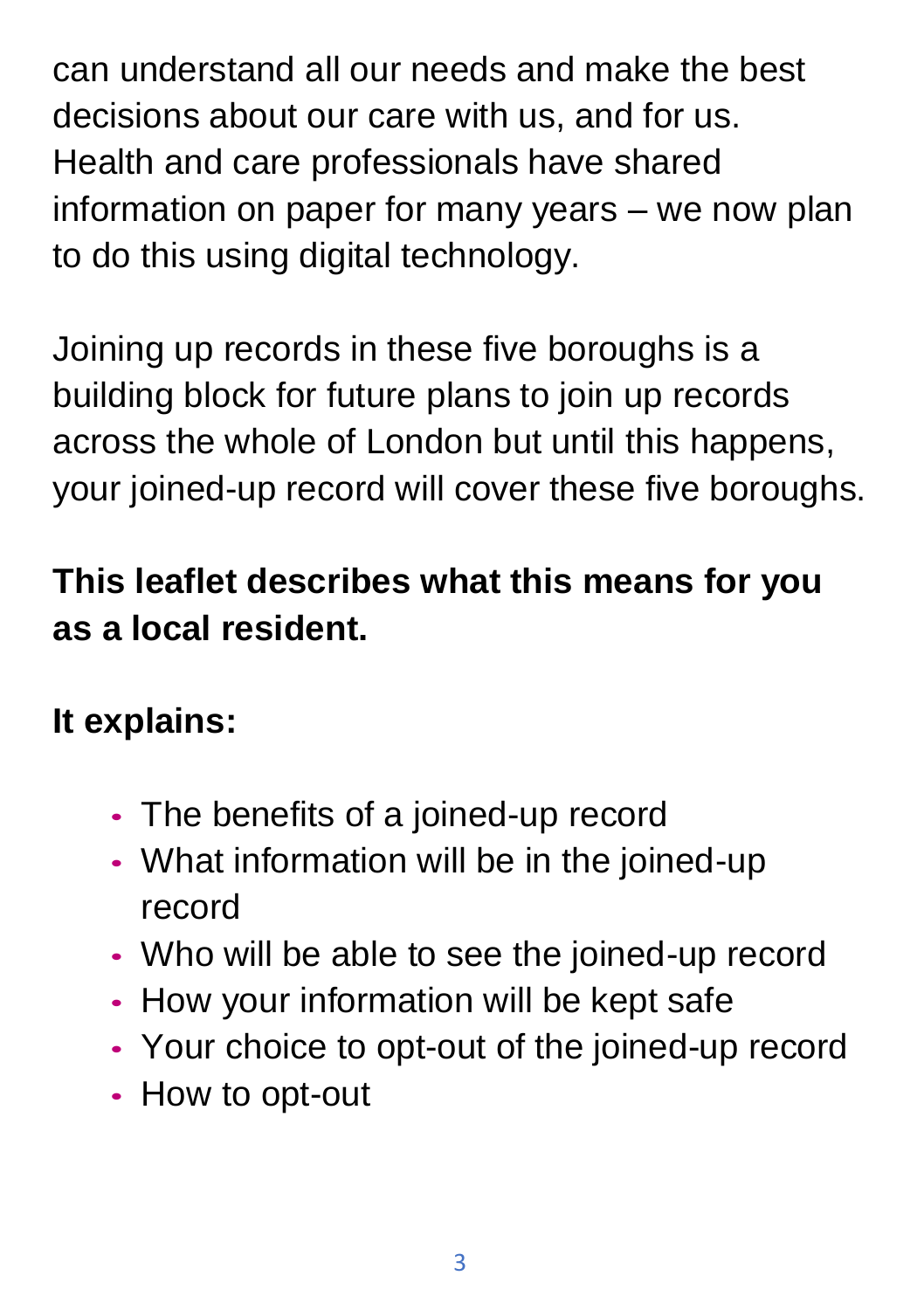#### **What are the benefits of a joined-up record?**

Being able to see your health and social care records at any time, in different places, means health and care professionals can make quicker and safer decisions about your care and the care of groups of residents like you.

# **As a user of local health and care services there are lots of advantages to having a joined-up record:**

- Everyone involved in your care will have the whole picture
- When you visit somewhere different for care or meet a new care professional, they will have access to important health and care information
- The results of common tests (for example blood tests) will be available to everyone involved in your care, regardless of where the test took place, reducing the need to repeat them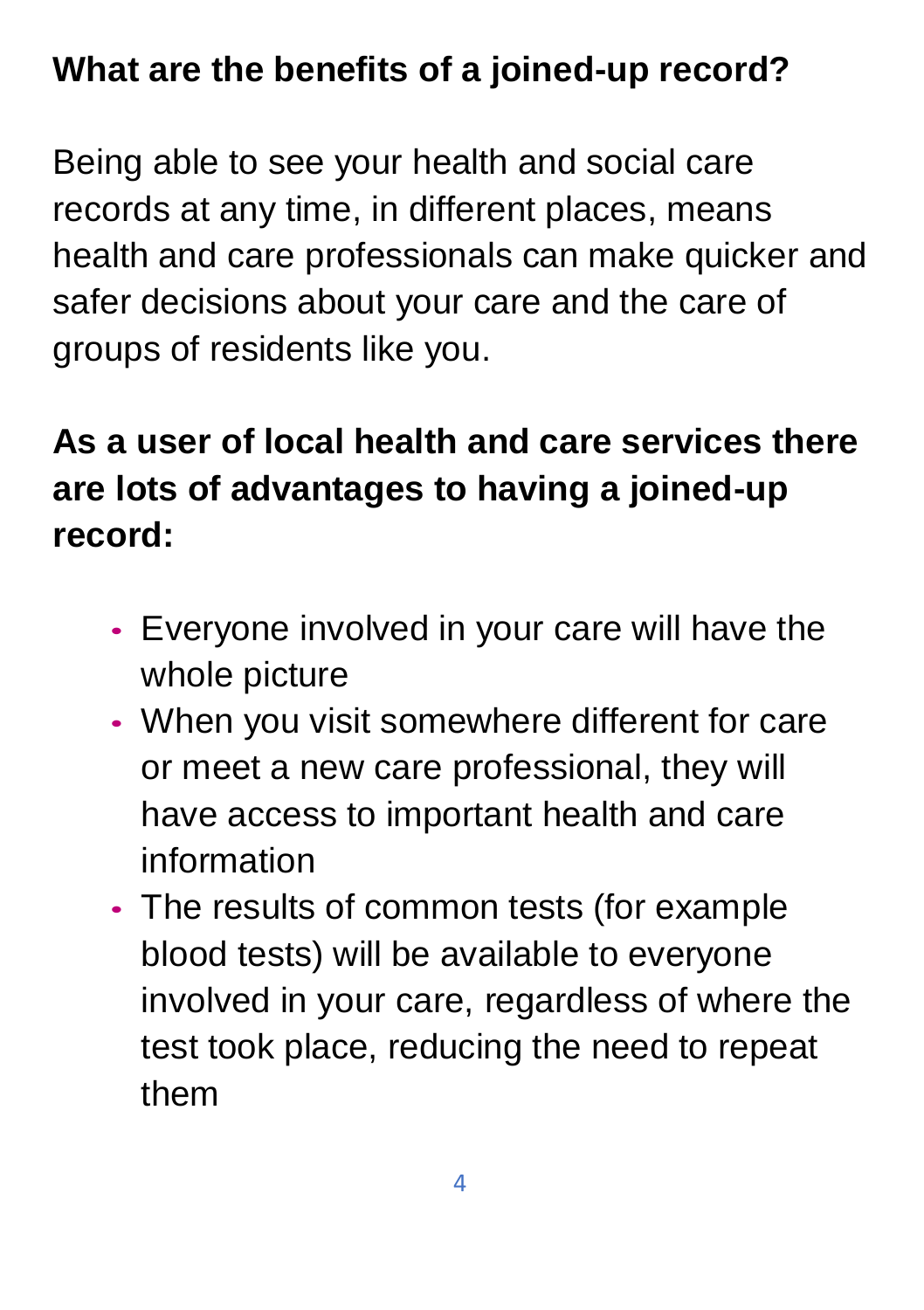- Professionals responsible for your care will be able to look at your health and care record to plan and improve your care
- Professionals from different organisations will be able to look at anonymised health and care records and ensure that you, and others like you, are getting the best care from the whole team.

#### **For health and social care professionals:**

- They will have complete and up-to-date information to plan and improve care for their residents, and make more informed decisions
- They will have to spend less time finding out relevant information from different health and social care organisations and IT systems, and won't have to spend time recording duplicate information across records
- Health and care professionals can work as a team to identify opportunities for improvement. They can do this using anonymised information, with resident's personal details removed. Examples of how this could work can be found on our website.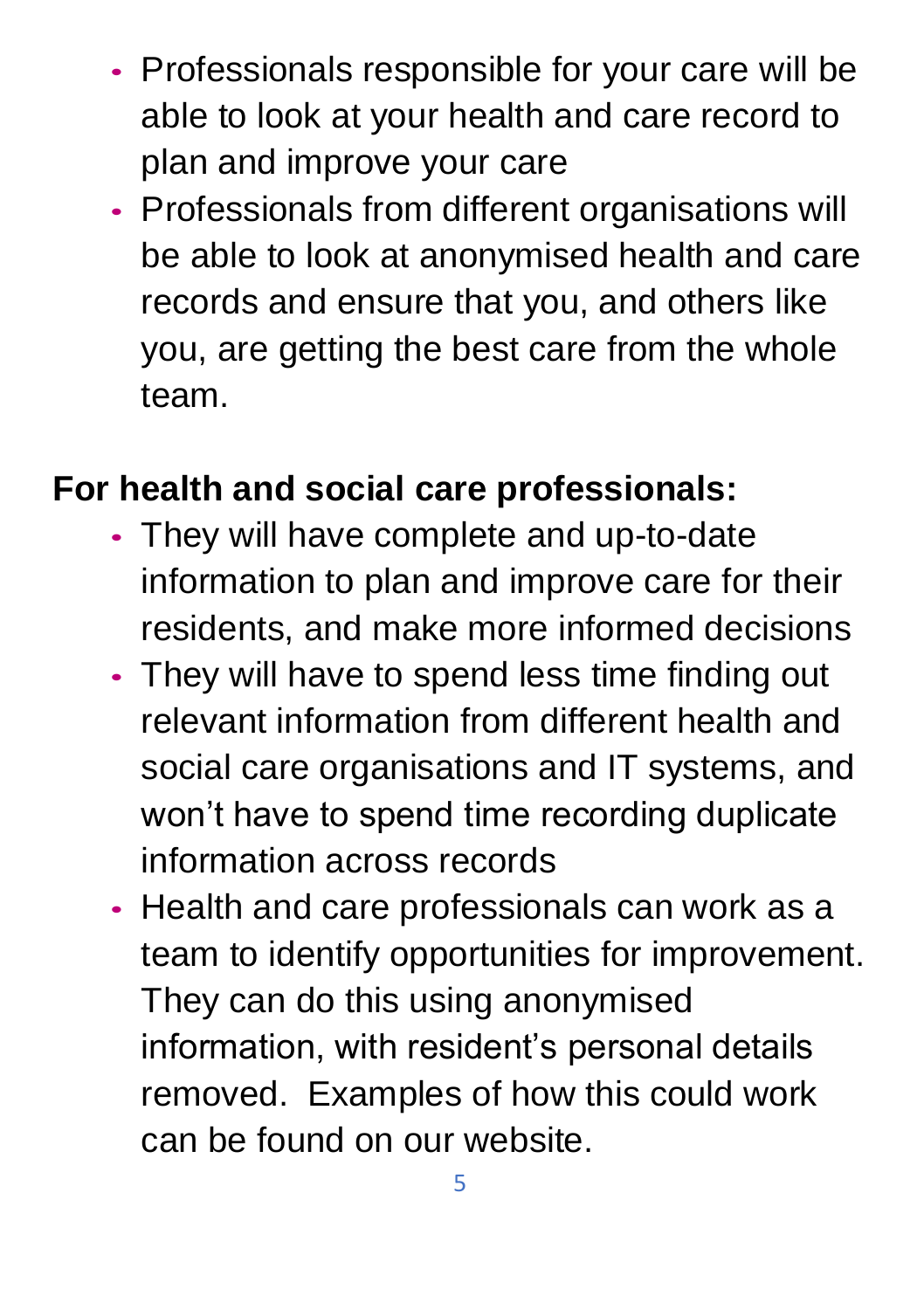# **What information will be available in the joinedup record?**

Most of your current health and care information, such as medication and allergies, the summary of your care from past hospital stays and future appointments will be included. This will be your recent history as health and care services have not always recorded this information on electronic systems.

Over time, it will also include information from other organisations that provide NHS and local authority social care services. This includes mental health records and those created by social workers.

The health records of all adults and children will be joined up as well as adult social care information. We do not currently plan to include children's social care records.

However, not every element of your information is part of the joint record.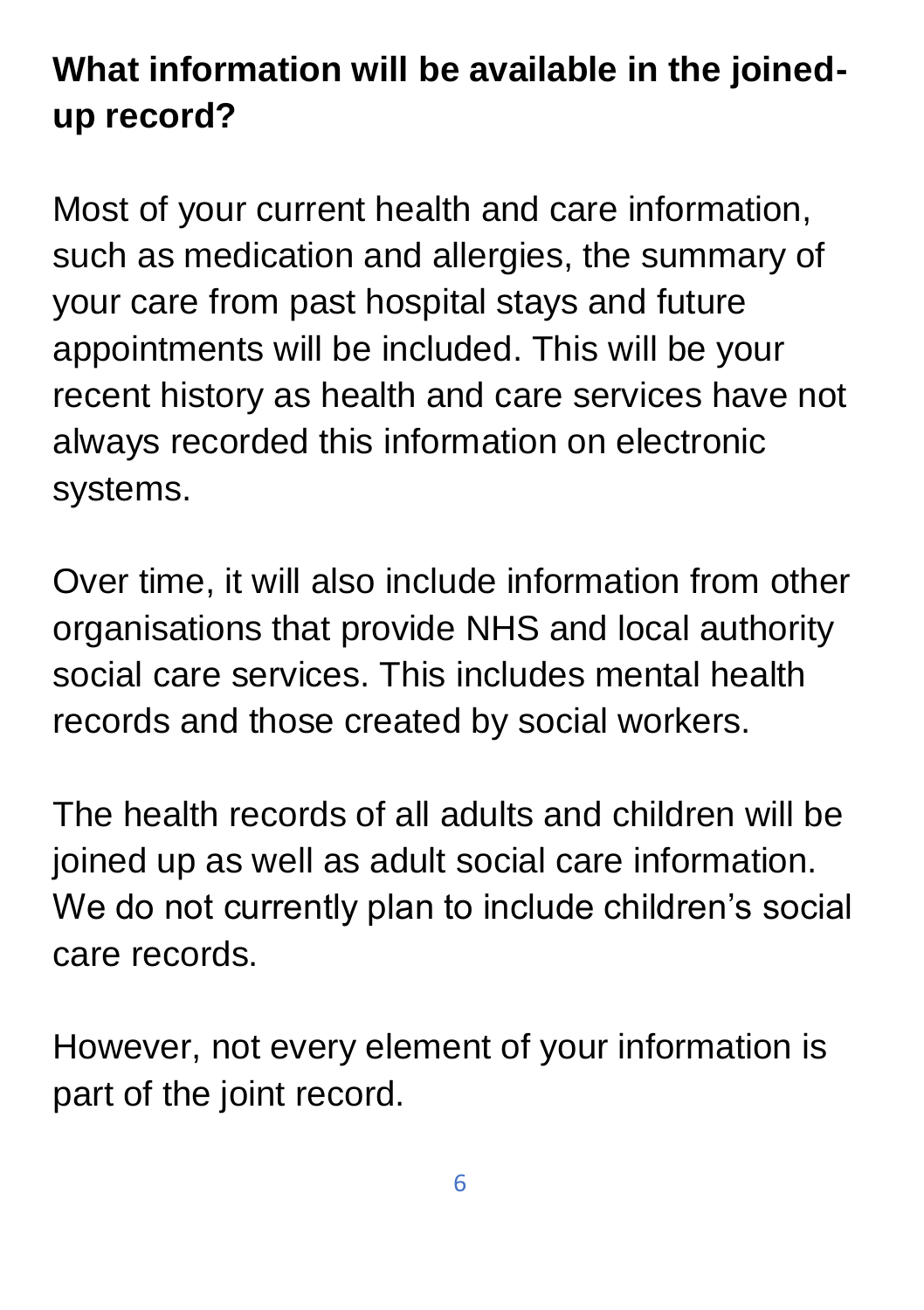Examples of the sensitive information that will be left out, includes sexual health, fertility treatment records, domestic violence and criminal records. A full list is available on our website.

# **The information in the joined-up record will be used in different ways:**

- It will be used by health and care workers when you visit them, or they visit you
- It will also be used by care teams to understand people's health and care needs
- It will be used to ensure that we provide a high-quality of care to residents across our boroughs who suffer from long-term health conditions

Examples of how this could work can be found on our website.

**[www.northlondonpartners.org.uk/joined-up](http://www.northlondonpartners.org.uk/joined-up-care-record)[care-record](http://www.northlondonpartners.org.uk/joined-up-care-record)**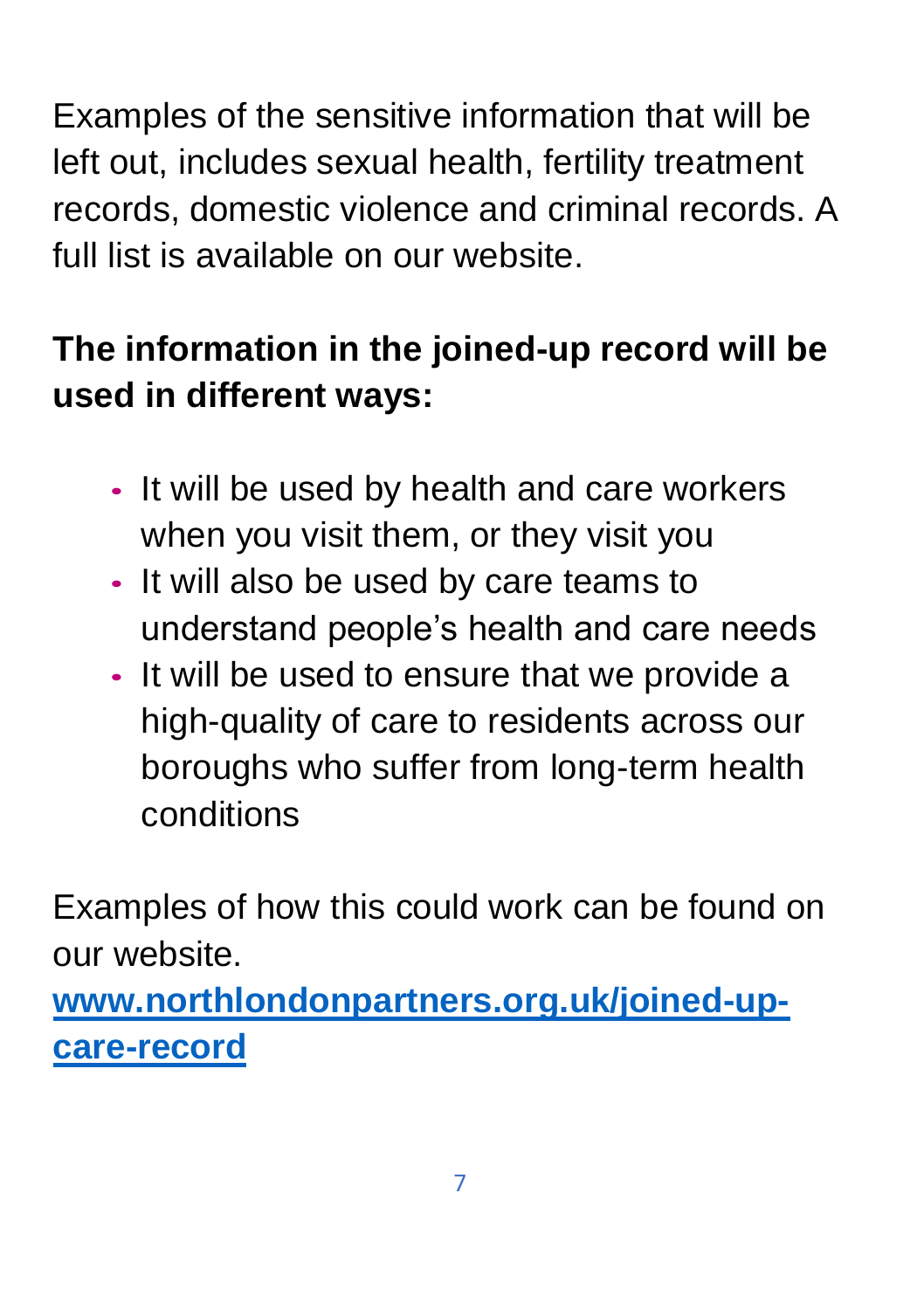# **Is my information safe?**

All care professionals with access to health and care information work under strict codes of conduct meaning they must respect privacy and keep all information safe. Failure to do so is a serious offence.

Information about you is protected under the Data Protection Act 2018/General Data Protection Regulation 2016.

#### **This requires that care professionals:**

- Can only see information they require to carry out their role in the delivery and management of care
- Must keep your records secure
- Have a duty of confidence towards your information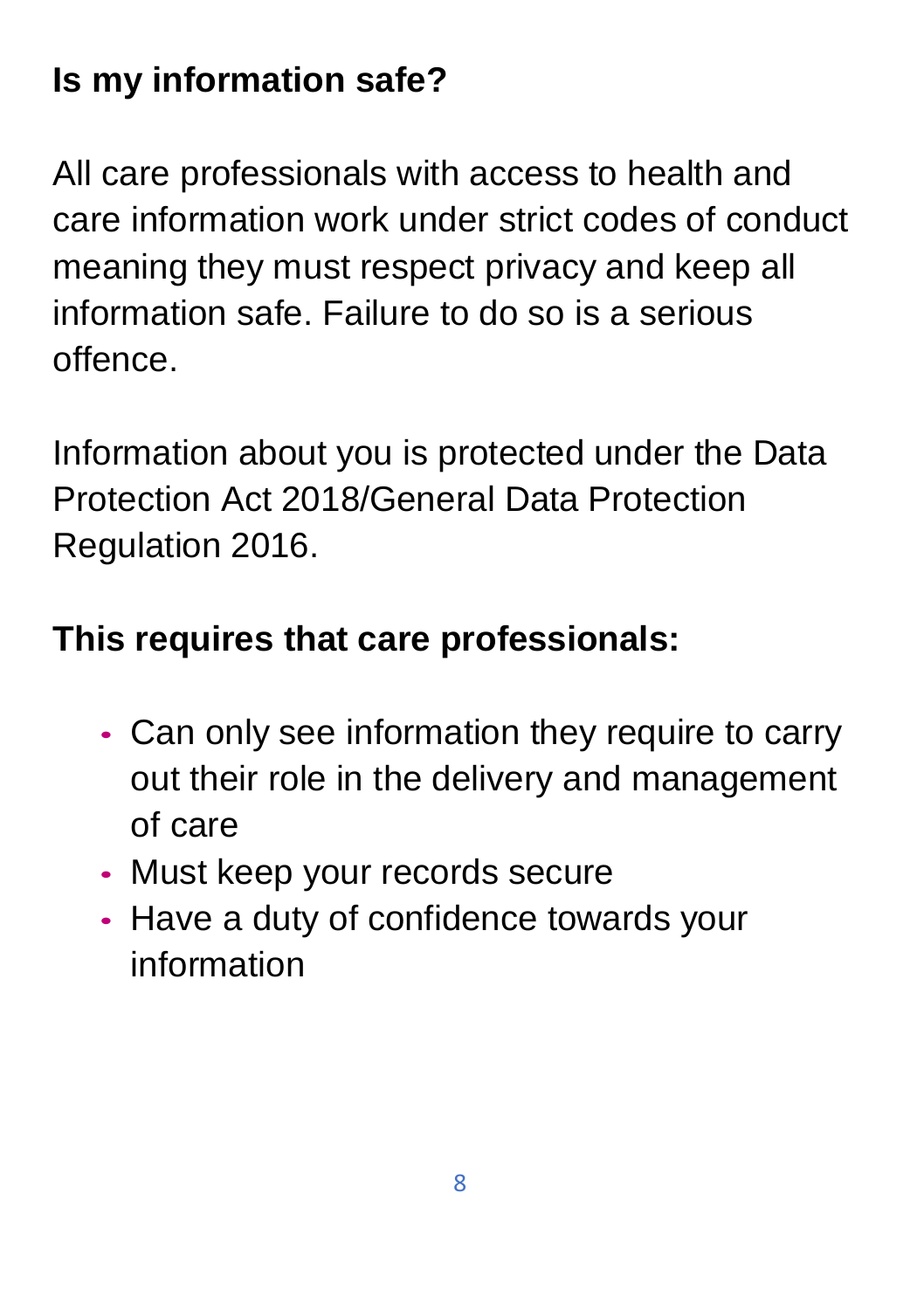# **Who will be able to see information in my joined-up record?**

Only those who need to see your information to support your health and social care will have access to personal information. This includes GPs, social workers, hospital clinicians, community health practitioners, mental health staff and other authorised members of the care team. Each person will only be able to view information relevant to their job. So, a social care worker may see different parts of your record to an occupational therapist. The organisations involved in this programme can be found on our website and these will increase over time.

Residents will not be able to view their own information as a result of this programme, however if you would like to see your health and care records, you can request this directly from your health and care organisations.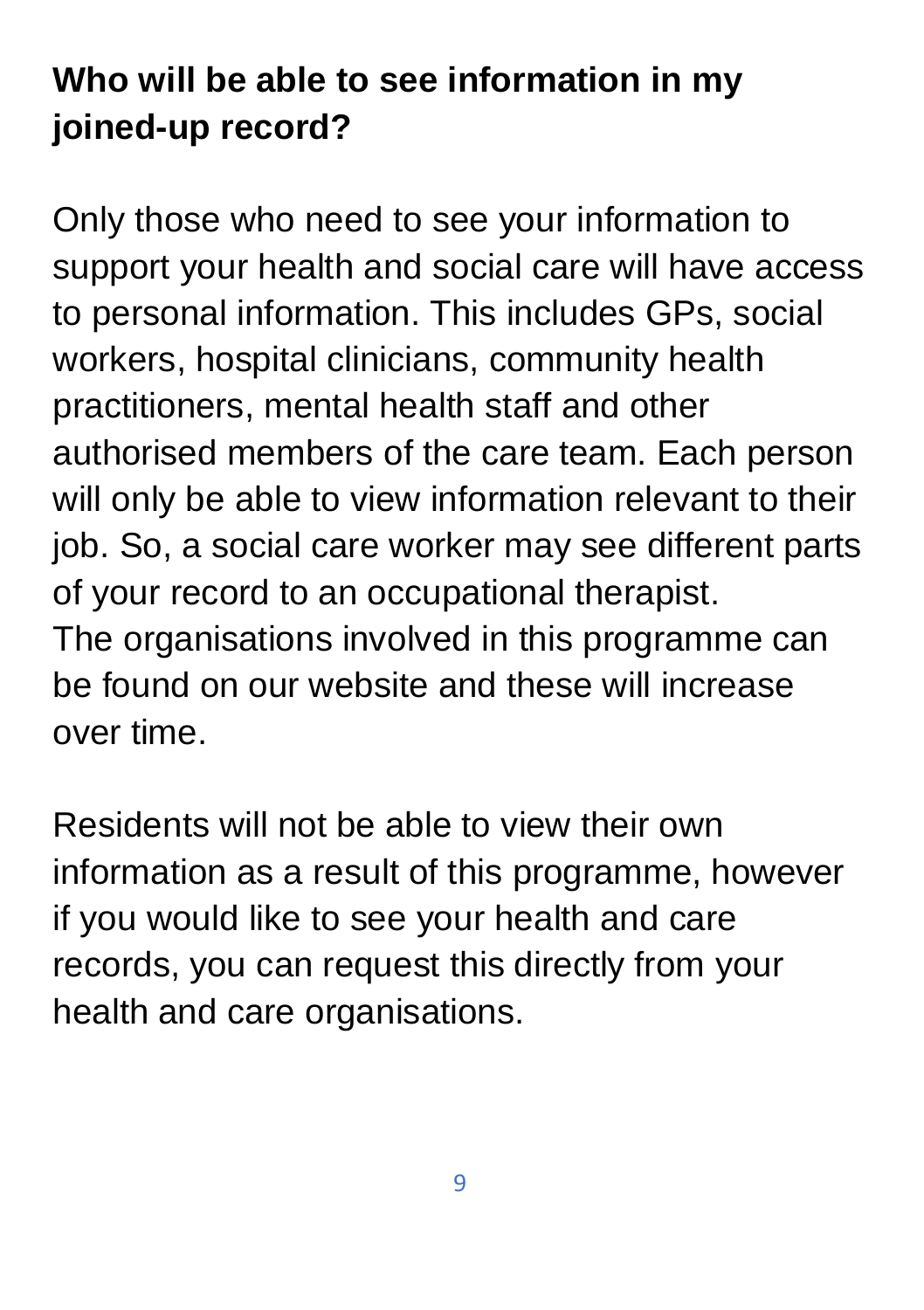**You have a choice**

**If you are happy for your information to be part of this joined up health and care record, then you don't need to do anything.**

#### **However, if you don't want to be included, you need to take action.**

If you opt-out, your information will not be shared via the electronic joined-up record however it will continue to be shared by care organisations as it is now, by phone, email and on paper.

Before opting out, please ensure that you have read this leaflet carefully and do so understanding what it means for you. If you choose to opt-out, you will not be able to take advantage of the benefits that the electronic joined-up record can bring you. The care professionals looking after you won't have your full history and most recent information available to them 'in real time' when they assess you, and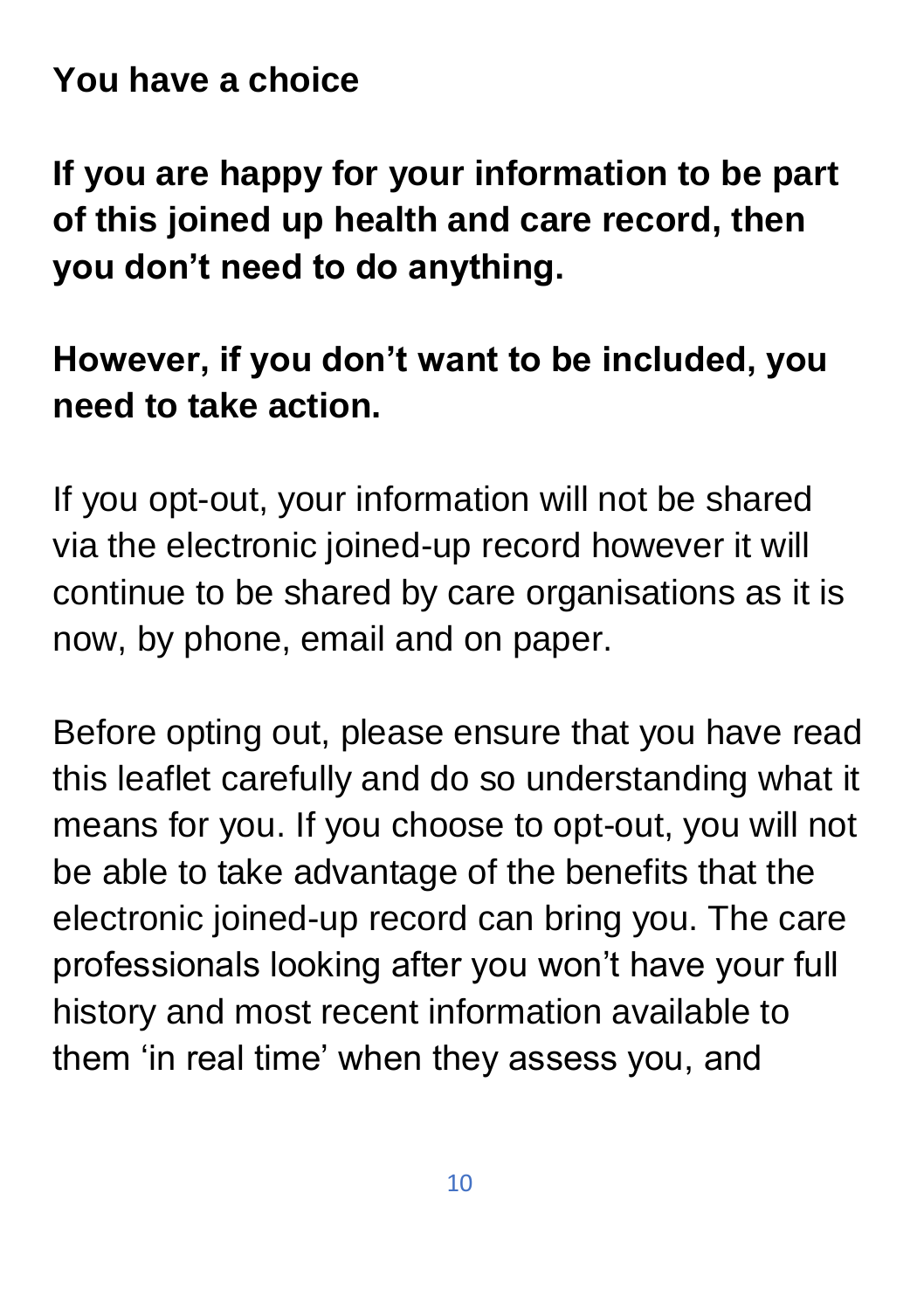decisions about your care may take longer, even in emergency situations.

If you do not want your information to be shared, you can tell us this by completing the form at the end of the leaflet and returning it to us, or using the form on our website.

If you would like to speak to someone about your choice, you can contact us via our website: **[www.northlondonpartners.org.uk/joined-up](http://www.northlondonpartners.org.uk/joined-up-care-record)[care-record](http://www.northlondonpartners.org.uk/joined-up-care-record)**

We ask you to think carefully before making this decision as sharing your health and social care information will make it easier for services to provide the best treatment and care for you.

We need your NHS number to process your request. If you don't know your NHS number please visit: **[https://www.england.nhs.uk/contact-](https://www.england.nhs.uk/contact-us/how-can-we-help/how-can-i-find-out-my-nhs-number/)**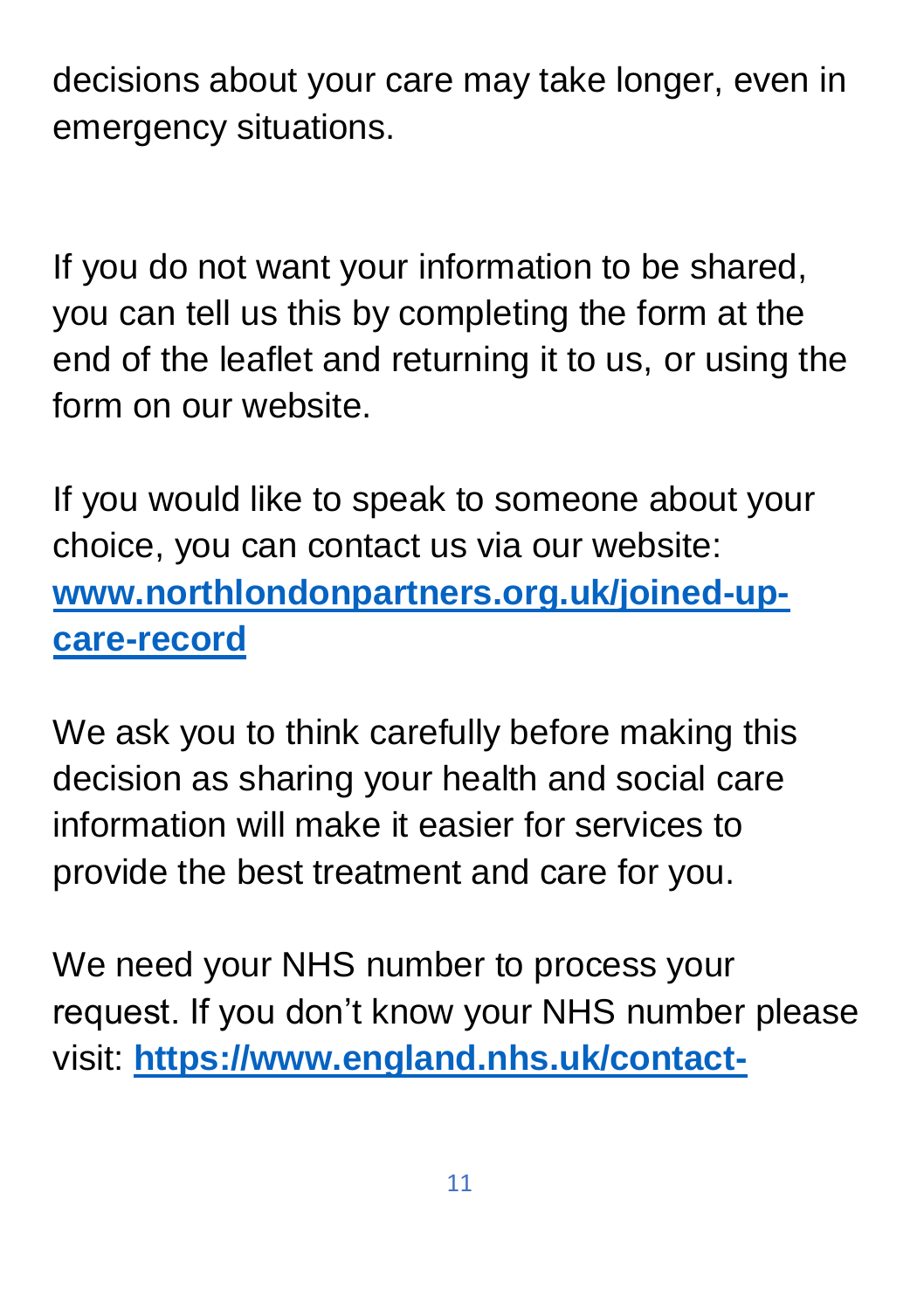**[us/how-can-we-help/](https://www.england.nhs.uk/contact-us/how-can-we-help/how-can-i-find-out-my-nhs-number/) [how-can-i-find-out-my-nhs](https://www.england.nhs.uk/contact-us/how-can-we-help/how-can-i-find-out-my-nhs-number/)[number/](https://www.england.nhs.uk/contact-us/how-can-we-help/how-can-i-find-out-my-nhs-number/)** or ask your GP practice.

You can also find an opt out form on our website: **[www.northlondonpartners.org.uk/joined-up](http://www.northlondonpartners.org.uk/joined-up-care-record)[care-record](http://www.northlondonpartners.org.uk/joined-up-care-record)** You will receive confirmation on receipt of your request. Please contact us if you would like to check this or do not receive this.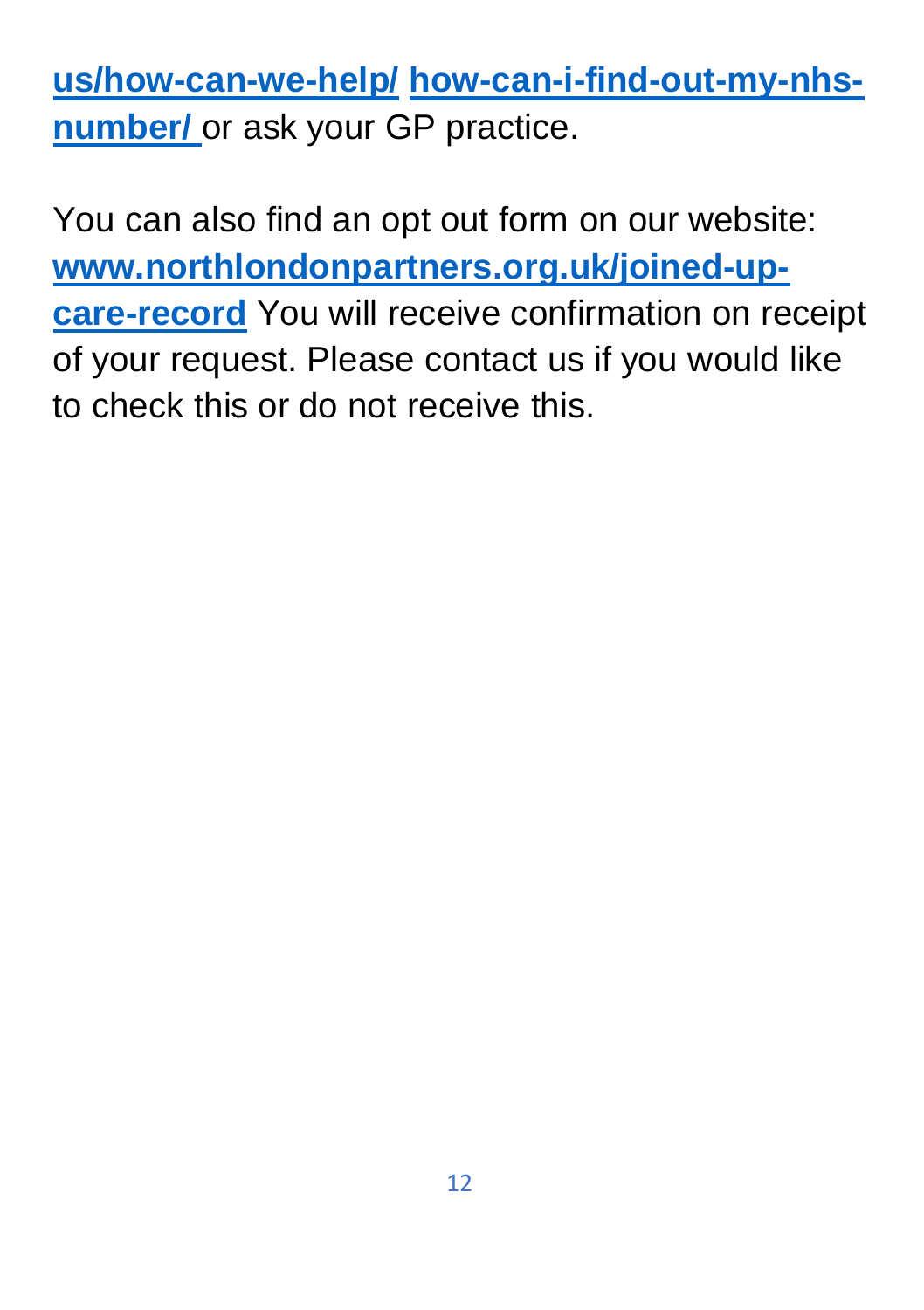# **If you would like to opt-out, please complete this form and return it to us**

If you would like to opt-out, please complete this form and return it to us.

\*We cannot process your request without this information. Please include contact information to receive an acknowledgement.

| Gender:                    |  |
|----------------------------|--|
| First name <sup>*</sup> :  |  |
| Last name*:                |  |
| Date of birth*: ____       |  |
| <b>NHS Number*:</b>        |  |
| Registered GP Practice: __ |  |
| Email address:             |  |
| Postal address*:           |  |
|                            |  |
|                            |  |

Postcode: \_\_\_\_\_\_\_\_\_\_\_\_\_\_\_\_\_\_

*This form continues on the next page*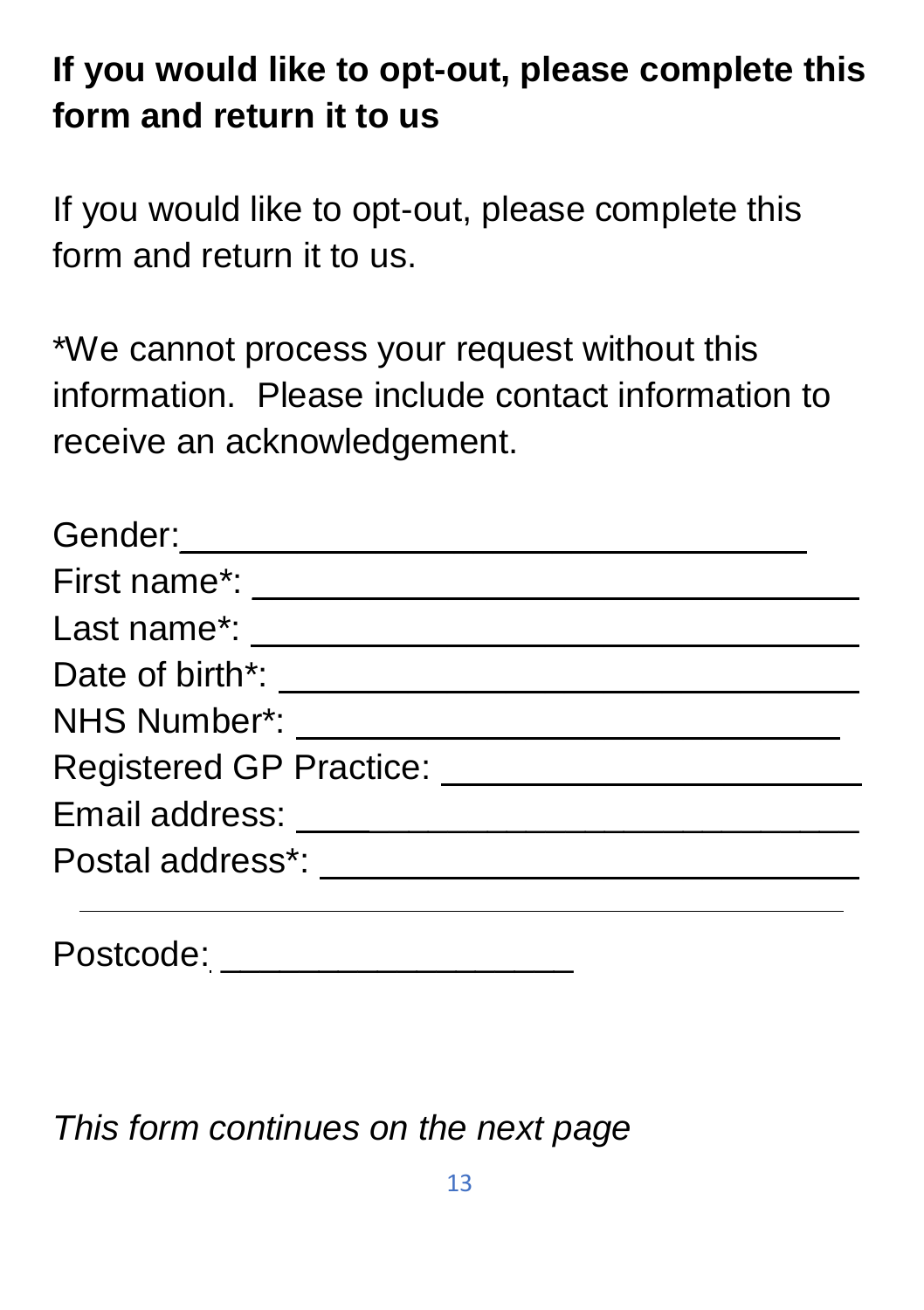#### Are you completing this form on behalf of another person? YES [ ] NO [ ]

**If yes**, what is your relationship to this person?

Please tick as appropriate; the person I am completing this form for:

[ ] is under 16 and I am their legal guardian/have parental responsibility.

[ ] does not have capacity to give consent and I have lasting power of attorney.

Please tick the box below:

 $\lceil$   $\Box$  I have read the leaflet and understand the consequences of opting out

Your full name:  $\blacksquare$ 

Signature: **Example 2018**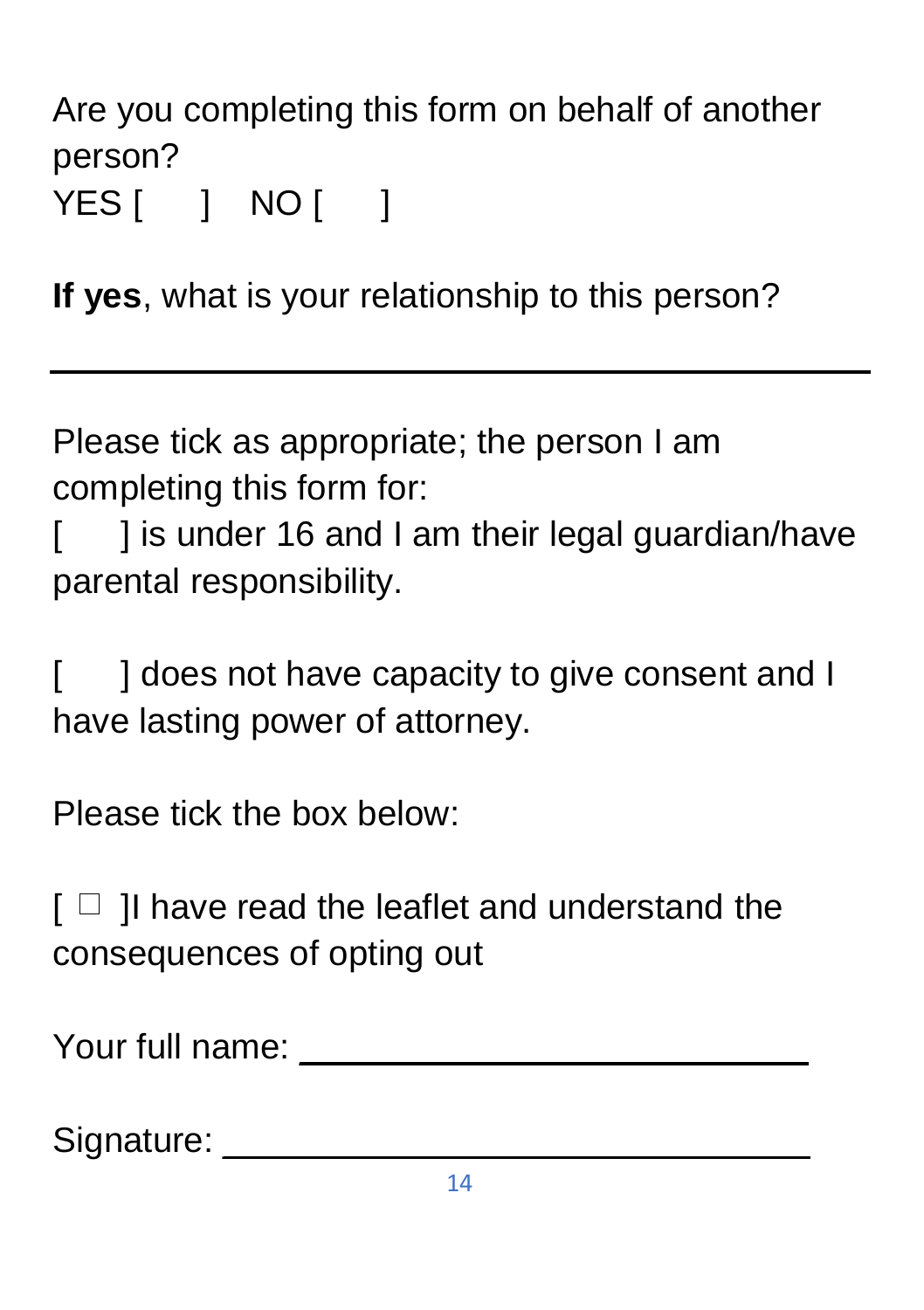You can send this form free of charge, in a sealed envelope, to:

#### **FREEPOST NLP – JOINED UP CARE RECORD**

If you would like this information in a language other than English, please visit our website. **[www.northlondonpartners.org.uk/joined-up](http://www.northlondonpartners.org.uk/joined-up-care-record)[care-record](http://www.northlondonpartners.org.uk/joined-up-care-record)**